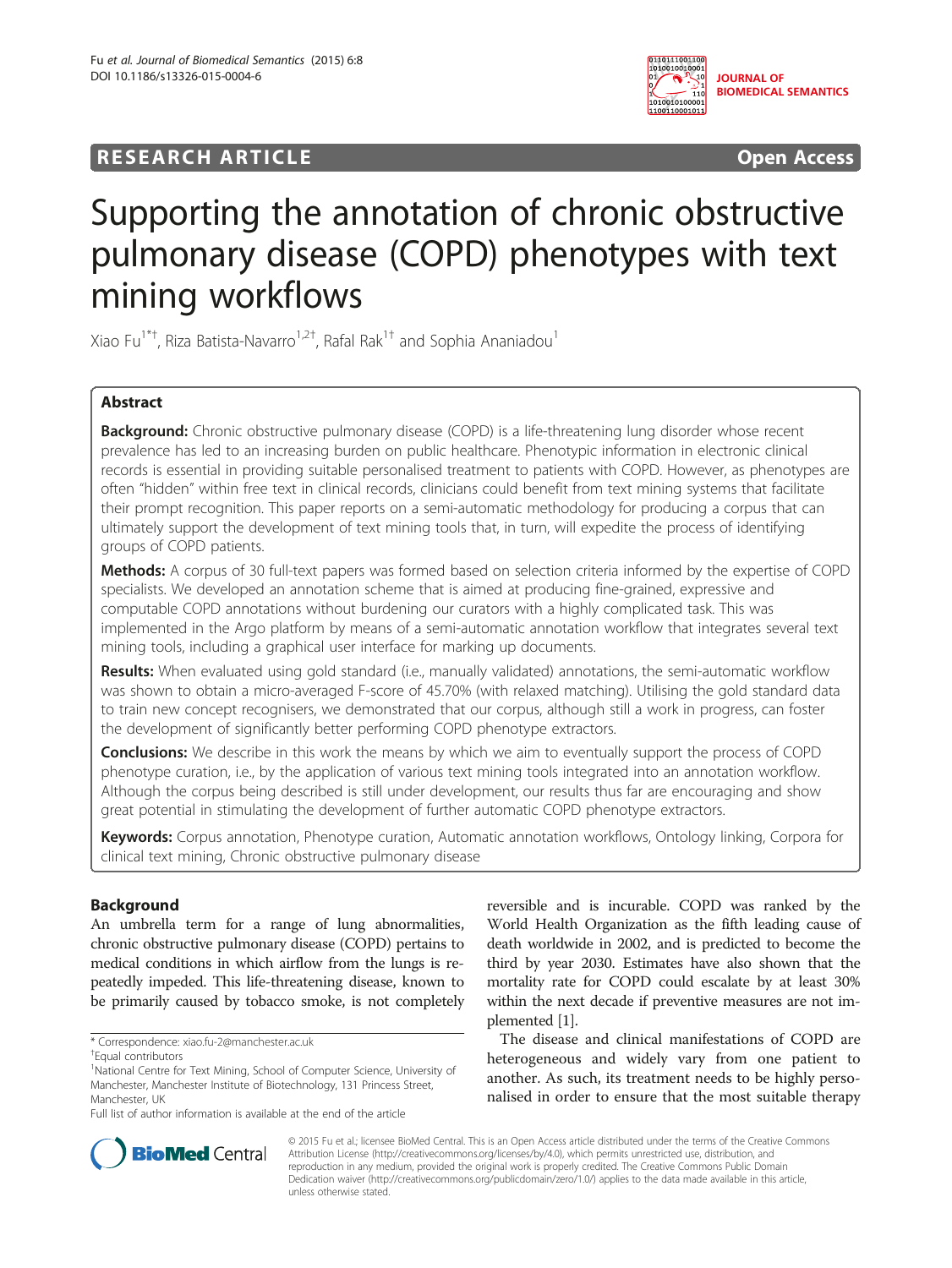is provided to a patient. COPD phenotyping allows for well-defined grouping of patients according to their prognostic and therapeutic characteristics, and thus informs the development and provision of personalised therapy [\[2](#page-9-0)].

The primary approach to recording phenotypic information is by means of electronic clinical records [\[3](#page-9-0)]. However, as clinicians at the point of care use free text in describing phenotypes, such information can easily become obscured and inaccessible [[4\]](#page-9-0). In order to expedite the process of identifying a given patient's COPD group, the phenotypic information locked away within these records needs to be automatically extracted and distilled for the clinicians' perusal.

Capable of automatically distilling information expressed in natural language within documents, text mining can be applied on clinical records in order to efficiently extract COPD phenotypes of interest. However, the development of sophisticated text mining tools is reliant on the availability of gold standard annotated corpora, which serve as evaluation data as well as provide samples for training machine learning-based approaches.

This paper presents our ongoing efforts on the annotation of COPD phenotypes in a collection of scientific papers. In our previous publication [[5\]](#page-9-0) on which this work is built upon, we proposed to form a corpus of clinical records from the Multiparameter Intelligent Monitoring in Intensive Care II (MIMIC II) Clinical Database [\[6,7](#page-9-0)]. However, our UK-based expert collaborators (i.e., stakeholders who will incorporate our text mining technology into their systems in the near future) recently pointed out that there are substantial discrepancies between the hospital system in the US (on which MIMIC II is focussed) and that in the UK. After considering their advice, we decided to utilise scientific articles from various COPD-relevant journals, rather than build a corpus of clinical records which are highly US-specific. As previous work demonstrated techniques which successfully extracted information from unseen data even if the training/development data used was of a different document type [[8\]](#page-9-0), we believe that a gold standard corpus of full scientific articles should still allow for the development of phenotype extraction tools for clinical records. Nevertheless, our collaborators are still currently working on obtaining a subset of clinical records from their own hospital, which will also be annotated to become part of an augmented version of our corpus.

In embarking on this effort, we are building a resource that will support the development of text mining methods for the automatic extraction of COPD phenotypes from free text. We envisage that such methods will ultimately foster the development of applications which will enable point-of-care clinicians to more easily and confidently identify a given COPD patient's group, potentially leading

to the provision of the most appropriate personalised treatment. Furthermore, text mining methods can be employed in order to facilitate the linking of COPD phenotypes with genotypic information contained in published scientific literature.

In the remainder of this paper, we firstly provide a review of the state of the art (Related Work). We proceed to describing our methods for corpus development (Methods), including our strategy for document selection followed by our proposed annotation scheme. A discussion of our text mining-assisted annotation workflow is also provided. We then share the results and analysis of our evaluation (Results and Discussion). Lastly, we conclude the paper with a summary of our contributions and an overview of ongoing and future work.

### Related work

Various corpora have been constructed to support the development of clinical natural language processing (NLP) methods. Some contain annotations formed on the basis of document-level tags indicating the specific diseases that clinical reports pertain to. In the 2007 Computational Medicine Challenge data set [\[9](#page-9-0)], radiology reports were assigned codes from the ninth revision of the International Classification of Diseases-Clinical Modification (ICD-9-CM) terminology [\[10\]](#page-9-0). In similar corpora, chest X-ray reports were manually labelled with any of four pneumonia-related concepts [[11](#page-9-0)] whilst any of 80 possible disease names were assigned to documents in another collection of clinical records [[12](#page-9-0)] with the assistance of automatic tools MetaMap Transfer (MMTx) [\[13\]](#page-9-0) for concept recognition and NegEx [[14](#page-9-0)] for negation detection. Whilst suitable for evaluating information retrieval methods, such document-level annotations cannot sufficiently support the extraction of phenotypic concepts which are described in clinical records in largely variable ways, making it necessary for automated methods to perform analysis by looking at their actual mentions within text.

Several other clinical corpora were thus enriched with text-bound annotations, which serve as indicators of specific locations of phenotypic concept mentions within text. For instance, all mentions of signs or symptoms, medications and procedures relevant to inflammatory bowel disease were marked up in the corpus developed by South et al [[15\]](#page-9-0). Specific mentions of diseases and signs or symptoms were similarly annotated under the ShARe scheme [\[16,17\]](#page-9-0) and additionally linked to terms in the SNOMED Clinical Terms vocabulary [[18\]](#page-9-0). Whilst the scheme developed by [[19](#page-9-0)] had similar specifications, it is unique in terms of its employment of an automatic tool to accelerate the annotation process. One difficulty encountered by annotators following such scheme, however, is with manually mapping mentions of phenotypic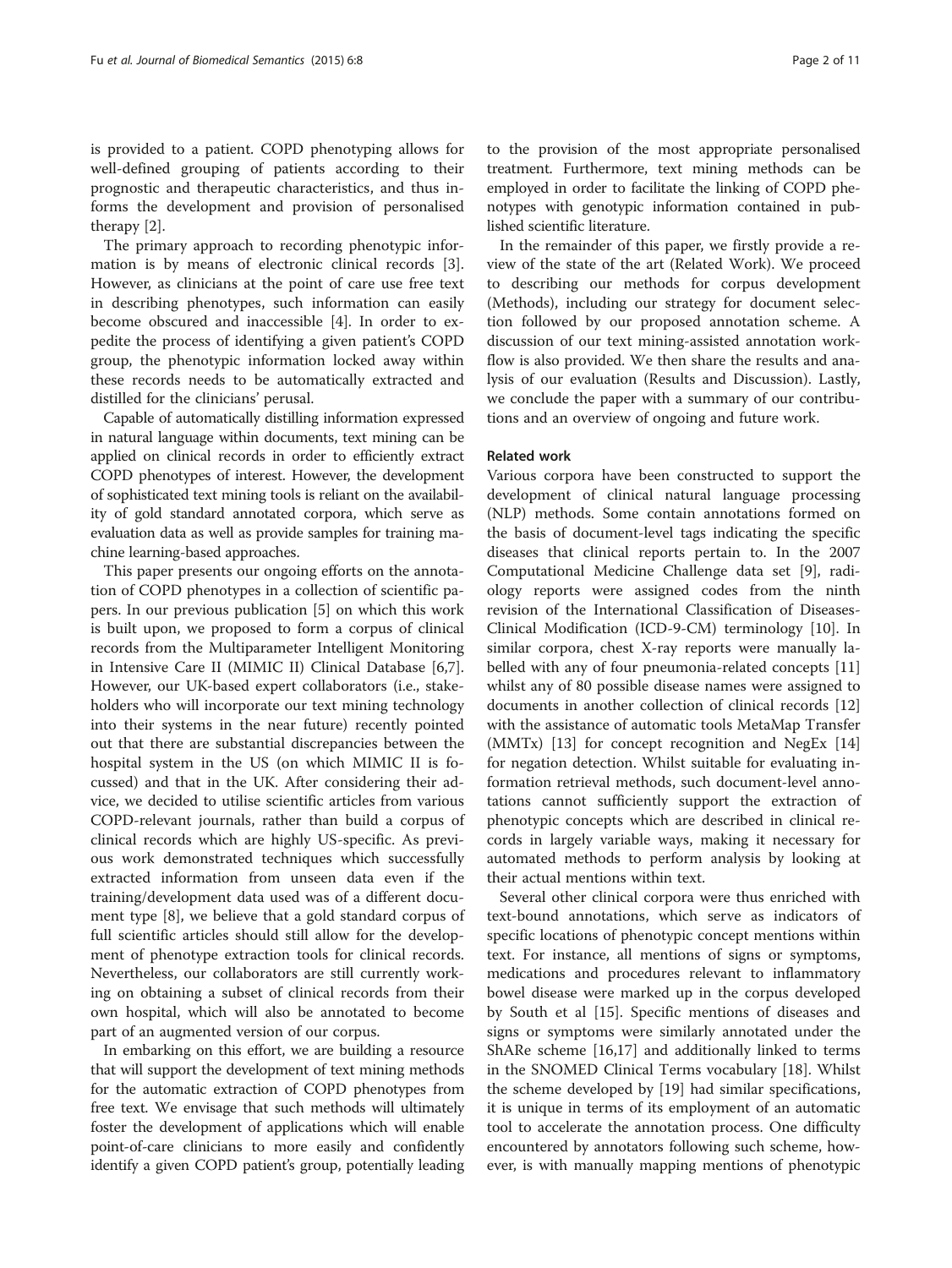concepts to vocabulary terms, owing to the high degree of variability in which these concepts are expressed in text. For instance, many signs or symptoms (e.g., gradual progressive breathlessness), cannot be fully mapped to any of the existing terms in vocabularies.

Alleviating this issue are schemes which were designed to enrich corpora with finer-grained text-bound annotations. The Clinical e-Science Framework (CLEF) annotation scheme [[20](#page-9-0)] which defined several clinical concept types and relationships, required the decomposition of phrases into their constituent concepts which were then individually assigned concept type labels and linked using any of their defined relationships. Also based on a fine-grained annotation approach is the work by Mungall et al. [\[21\]](#page-9-0) on the ontology-driven annotation of inter-species phenotypic information based on the EQ model [[22\]](#page-9-0). Although their work was carried out with the help of the Phenote software [[23\]](#page-9-0) for storing, managing and visualising annotations, the entire curation process was done manually, i.e., without the support of any NLP tools. The effort we have undertaken, in contrast, can be considered as a step towards automating such EQ model-based fine-grained annotation of phenotypic information.

In this regard, our work is unique amongst annotation efforts within the clinical NLP community, but shares similarities with some phenotype curation pipelines employed in the domain of biological systematics. Curators of the Phenoscape project [\[24\]](#page-9-0) manually link EQ-encoded phenotypes of fishes to the Zebrafish Model Organism Database using Phenex [[25](#page-9-0)] which is a tool for managing character-by-taxon matrices, a formal approach used by evolutionary biologists. To accelerate this process, Phenex has been recently enhanced with NLP capabilities [[26](#page-9-0)] upon the integration of a text analytic known as CharaParser [[27](#page-9-0)]. Based on a combination of bootstrapping and syntactic parsing approaches [[28](#page-9-0)], CharaParser can automatically annotate structured characteristics of organisms (i.e., phenotypes) in text, but currently does not have full support for linking concepts to ontologies [[29](#page-9-0)]. Also facilitating the semi-automatic curation of systematics literature is GoldenGATE [\[30\]](#page-9-0), a stand-alone application modelled after the GATE framework [\[31\]](#page-9-0), which allows for the combination of various NLP tools into text processing pipelines. It is functionally similar to our Webbased annotation platform Argo [\[32\]](#page-9-0) in terms of its support for NLP workflow management and manual validation of automatically generated annotations. However, the latter fosters interoperability to a higher degree by conforming to the industry-supported Unstructured Management Information Architecture [[33](#page-9-0)] and allowing workflows to be invoked as Web services [\[34\]](#page-9-0).

By producing our proposed fine-grained phenotype annotations which are linked to ontological concepts, we are representing them in a computable form thus making them suitable for computational applications such as inferencing and semantic search. The Phenomizer tool [[35\]](#page-10-0), for instance, has demonstrated the benefits of encoding phenotypic information in a computable format. Leveraging the Human Phenotype Ontology (HPO) [[36](#page-10-0)] whose terms are linked to diseases in the Online Mendelian Inheritance in Man (OMIM) vocabulary [\[37\]](#page-10-0), it supports clinicians in making diagnoses by semantically searching for the medical condition that best matches the HPO signs or symptoms given in a query. We envisage that such an application, when integrated with a repository of phenotypes and corresponding clinical recommendations, e.g., Phenotype Portal [\[38](#page-10-0)] and the Phenotype KnowledgeBase [[39](#page-10-0)], can ultimately assist point-of-care clinicians in more confidently providing personalised treatment to patients. Our work on the annotation of COPD phenotypes aims to support the development of similar applications in the future.

#### **Methods**

We describe in this section our strategies for collecting documents for the corpus and our proposed annotation scheme. We also elaborate on the technology behind our text mining-assisted annotation methodology.

#### Document selection

In forming our corpus, we collected pertinent journal articles from the PubMed Central Open Access subset (PMC OA). As a preliminary step, we retrieved a list of journals which are most relevant to COPD by querying PMC OA using the keywords "chronic", "obstructive", "pulmonary", "disease", "respiratory" and "lung". This resulted in ten journal titles whose archives were then searched for the keywords "chronic obstructive pulmonary disease" and "COPD". A total of 974 full-text articles were retrieved in this manner. The journal titles and article distribution over them are shown in Figure [1](#page-3-0).

Upon consideration of our constraints in terms of resources such as time and personnel, we decided to trim down the document set to 30 full articles. This was carried out by compiling a list of COPD phenotypes based on the combination of terms given by our domain experts and those automatically extracted by Termine [[40](#page-10-0)] from the COPD guidelines published jointly by the American Thoracic Society and the European Respiratory Society in 2004 [[41](#page-10-0)]. The resulting term list (provided as Additional file [1](#page-9-0)) contains 1,925 COPD phenotypes which were matched against the content of the initial set of 974 articles. In order to ensure that the documents in our corpus is representative of the widest possible range of COPD phenotypes, we ranked the documents according to decreasing number of their contained unique matches. We then selected the 30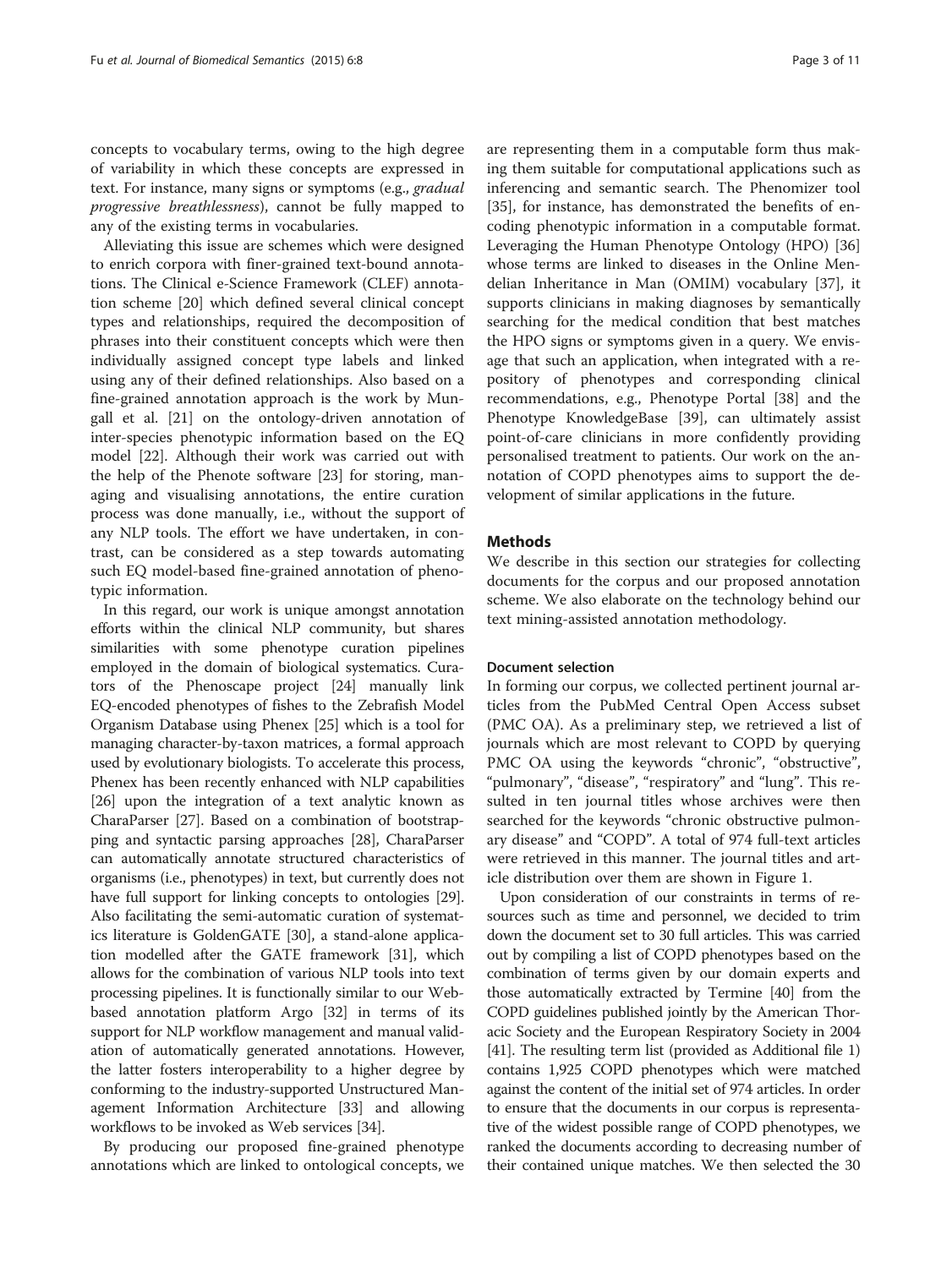<span id="page-3-0"></span>

top-ranked articles as the final document set for our corpus.

## A simple yet expressive annotation scheme

To capture and represent phenotypic information, we developed a typology of clinical concepts (Table 1) taking inspiration from the definition of COPD phenotypes previously proposed [\[2](#page-9-0)], i.e., "a single or combination of disease attributes that describe differences between individuals with COPD as they relate to clinically meaningful outcomes (symptoms, exacerbations, response to therapy, rate of disease progression, or death)." After reviewing the semantic representations used in previous clinical annotation efforts, we decided to adapt and

harmonise concept types from the annotation schemes applied to the 2010 i2b2/VA Shared Task data set [[42](#page-10-0)] and the PhenoCHF corpus [\[43](#page-10-0)]. In the former, concepts of interest were categorised into broad types of problem, treatment and test/measure. However, it was determined upon consultation with clinical experts that a finergrained typology is necessary to better capture COPD phenotypes. For this, we looked into the semantic types used in the annotation of phenotypes for congestive heart failure in the PhenoCHF corpus, which are finegrained yet generic enough to be applied to other medical conditions. We adapted some of those types and organised them under the upper-level types of the i2b2/ VA scheme.

Table 1 The proposed typology for capturing COPD phenotypes

| <b>Type</b>               | <b>Description</b>                                                               | Example(s)                                                                   |  |  |
|---------------------------|----------------------------------------------------------------------------------|------------------------------------------------------------------------------|--|--|
| 1) Problem                | an overall category for any COPD indications of concern                          | frequent exacerbator                                                         |  |  |
| a) MedicalCondition*      | any disease or medical condition; includes COPD<br>comorbidities                 | emphysema, pulmonary vascular disease, asthma,<br>congestive heart failure   |  |  |
| b) RiskFactor*            | a phenotype signifying a patient's increased chances of<br>having COPD           | increased levels of the c-reactive protein, alpha1 antitrypsin<br>deficiency |  |  |
| i) SignOrSymptom*         | an observable irregularity manifested by a COPD patient                          | chronic cough, shortness of breath, purulent sputum<br>production            |  |  |
| ii) IndividualBehaviour*  | a patient's habits leading to susceptibility of having COPD                      | smoking for 25 years                                                         |  |  |
| iii) TestOrMeasureResult* | findings based on COPD-relevant examinations                                     | increased white blood cell counts, FEV1 45% predicted                        |  |  |
| 2) Treatment              | any medication, therapy or program for treating COPD                             | oxygen therapy, pulmonary rehabilitation, pursed lips<br>breathing           |  |  |
| 3) TestOrMeasure          | an overall category for any COPD-relevant examinations<br>or measures/parameters | increased compliance of the lung, FEV1, FEV1/FVC ratio                       |  |  |
| a) RadiologicalTest       | any of the radiological tests for detecting COPD                                 | computed tomography scanning, high resolution computed<br>tomography         |  |  |
| b) MicrobiologicalTest    | an examination of a COPD- relevant specimen                                      | complete blood count                                                         |  |  |
| c) PhysiologicalTest      | a measurement of a COPD patient's capacity to exercise                           | 6-min walking distance                                                       |  |  |

Types marked with an asterisk (\*) were adapted from the PhenoCHF scheme.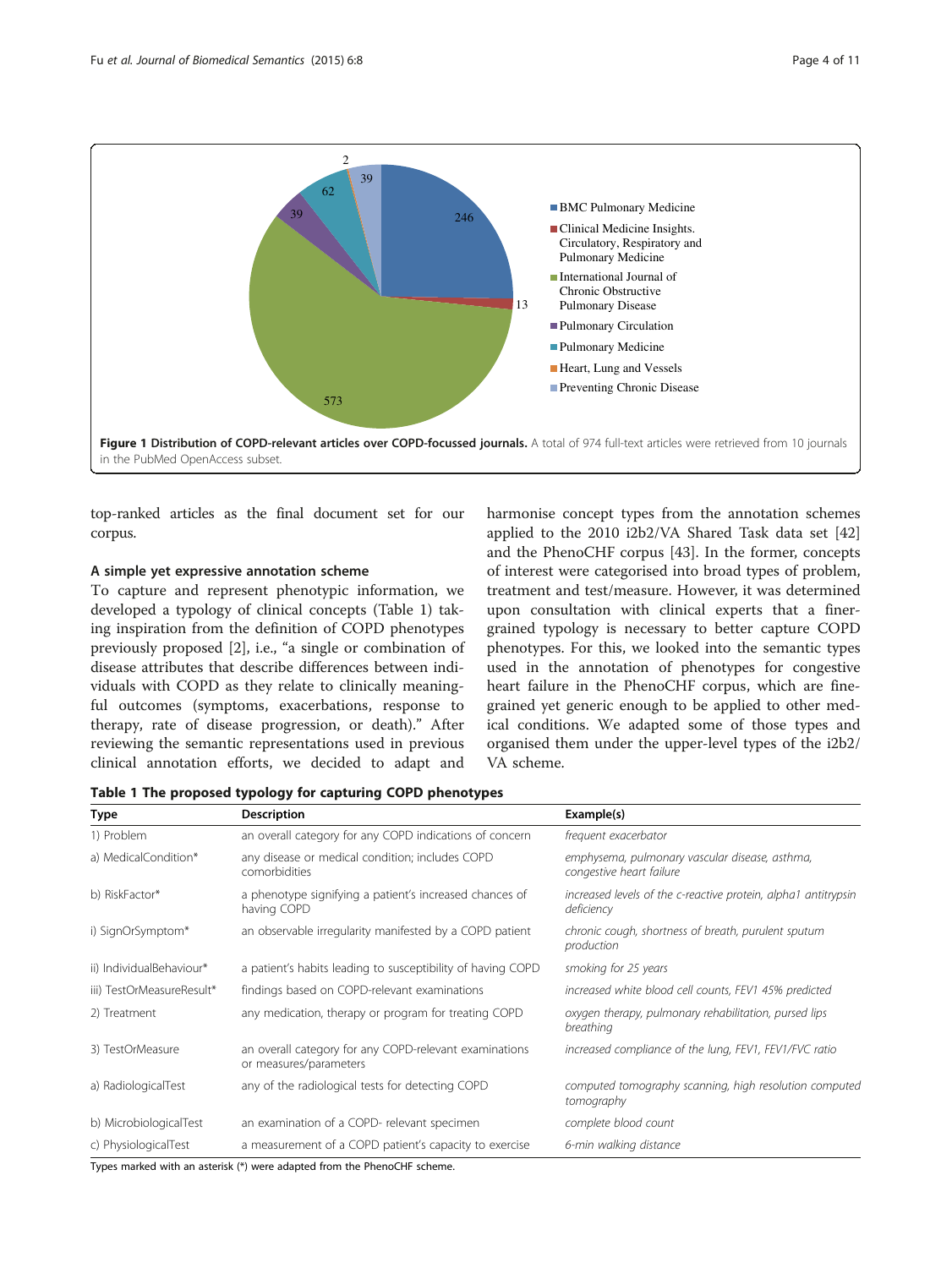<span id="page-4-0"></span>Most phenotypes exemplified in Table 2 span full phrases, especially in the case of risk factors such as increased compliance of the lung, chronic airways obstruction and increased levels of the c-reactive protein. Some of the previously published schemes for annotating clinical text have proposed the encoding of phenotypes using highly structured, expressive representations. For the symptom expressed as chronic airways obstruction, for example, the CLEF annotation scheme [[20\]](#page-9-0) recommends its annotation to consist of a has\_location relationship between chronic obstruction (a condition) and airways (locus). The EQ model for representing phenotypes [[21\]](#page-9-0), similarly, would decompose this phenotype into the following elements: airways as entity (E) and  $$ that such granular representations are ideal for the purposes of knowledge representation and automated knowledge inference, we feel that requiring them as part of the manual annotation of free-text documents significantly complicates the task for domain experts who may lack the necessary background in linguistics.

We therefore propose an annotation methodology that strikes a balance between simplicity and granularity of annotations. On the one hand, our scheme renders the annotation task highly intuitive by asking for only simple text span selections, and not requiring the creation of relations nor the filling in of template slots. On the other hand, we also introduce granularity into the annotations by exploiting various semantic analytic tools, described in the next section, which automatically identify constituent ontological concepts. The contribution of applying automated concept identifiers is two-fold. Firstly, automatic concept identification as a pre-annotation step helps accelerate the manual annotation process by supplying visual cues to the annotators. For instance, the symptom expressed within text as increased resistance of the small airways becomes easier for an annotator to

recognise, seeing that the elementary concepts resistance and airways have been pre-annotated. Secondly, as the constituent concepts will be linked to pertinent ontologies, the semantics of the expression signifying the symptom, which will be manually annotated as a simple text span, is nevertheless encoded in a fine-grained and computable manner. Shown in Table 2 are some examples of annotated phenotypes resulting from the application of our scheme.

#### Text mining-assisted annotation with Argo

Our proposed methodology employs a number of text analytics to realise its aims of reducing the manual effort required from annotators and providing granular computable annotations of COPD phenotypes. After analysing several documents, we established that treatments are often composed of drug names (e.g., Coumadin in Coumadin dosing) whilst problems typically contain mentions of diseases/medical conditions (e.g., myocardial infarction), anatomical concepts (e.g., airways in chronic airways obstruction), proteins (e.g., alpha1 antitrypsin in alpha1 antitrypsin deficiency), qualities (e.g., destruction in parenchymal destruction) and tests (e.g., FEV1 in FEV1 45% predicted). These observations, confirmed by COPD experts, guided us in selecting the automatic tools for recognising the above-mentioned types and for linking them to relevant ontologies.

We used Argo [[32](#page-9-0)], an interoperable Web-based text mining platform, to both integrate our elementary analytics into a processing workflow and to manage its execution. Argo's rich library of processing components gives its users access to various text analytics ranging from data readers and writers to syntactic tools and concept recognisers. From these, we selected the components which are most suitable for our task's requirements, and arranged them in a multi-branch automatic annotation workflow, depicted in Figure [2.](#page-5-0) The workflow begins with a Document Reader

| <b>COPD Phenotypes</b>                                                                  | Automatically recognized<br>underlying concepts | Automatically linked ontological concepts                                               |  |  |
|-----------------------------------------------------------------------------------------|-------------------------------------------------|-----------------------------------------------------------------------------------------|--|--|
| chronic airways obstruction                                                             | chronic airways obstruction                     | chronic (PATO:0001863) respiratory airway (UBERON:0001005)<br>obstructed (PATO:0000648) |  |  |
| parenchymal destruction                                                                 | parenchymal destruction                         | parenchyma (UBERON:0000353) damaged (PATO:0001167)                                      |  |  |
| decrease in rate of lung function                                                       | decrease in rate lung function                  | decreased rate (PATO:0000911) lung (UBERON:0002048)<br>function (PATO:0000173)          |  |  |
| chronic bronchitis                                                                      | N/A                                             | chronic bronchitis (DOID:6132)                                                          |  |  |
| myocardial infarction<br>N/A                                                            |                                                 | myocardial infarction (DOID:5844)                                                       |  |  |
| enhanced response to inhaled<br>enhanced response to corticosteroids<br>corticosteroids |                                                 | enhanced (PATO:0001589) response to (PATO:0000077)<br>corticosteroid (ChEBI:50858)      |  |  |
| FEV1 45% predicted                                                                      | FFV1                                            | Forced Expiratory Volume 1 Test (NCIT:C38084)                                           |  |  |
| alpha1 antitrypsin deficiency<br>alpha1 antitrypsin deficiency                          |                                                 | alpha-1-antitrypsin (PR:000014678) decreased amount<br>(PATO:0001997)                   |  |  |

Table 2 Examples of phenotypic information represented using our proposed annotation scheme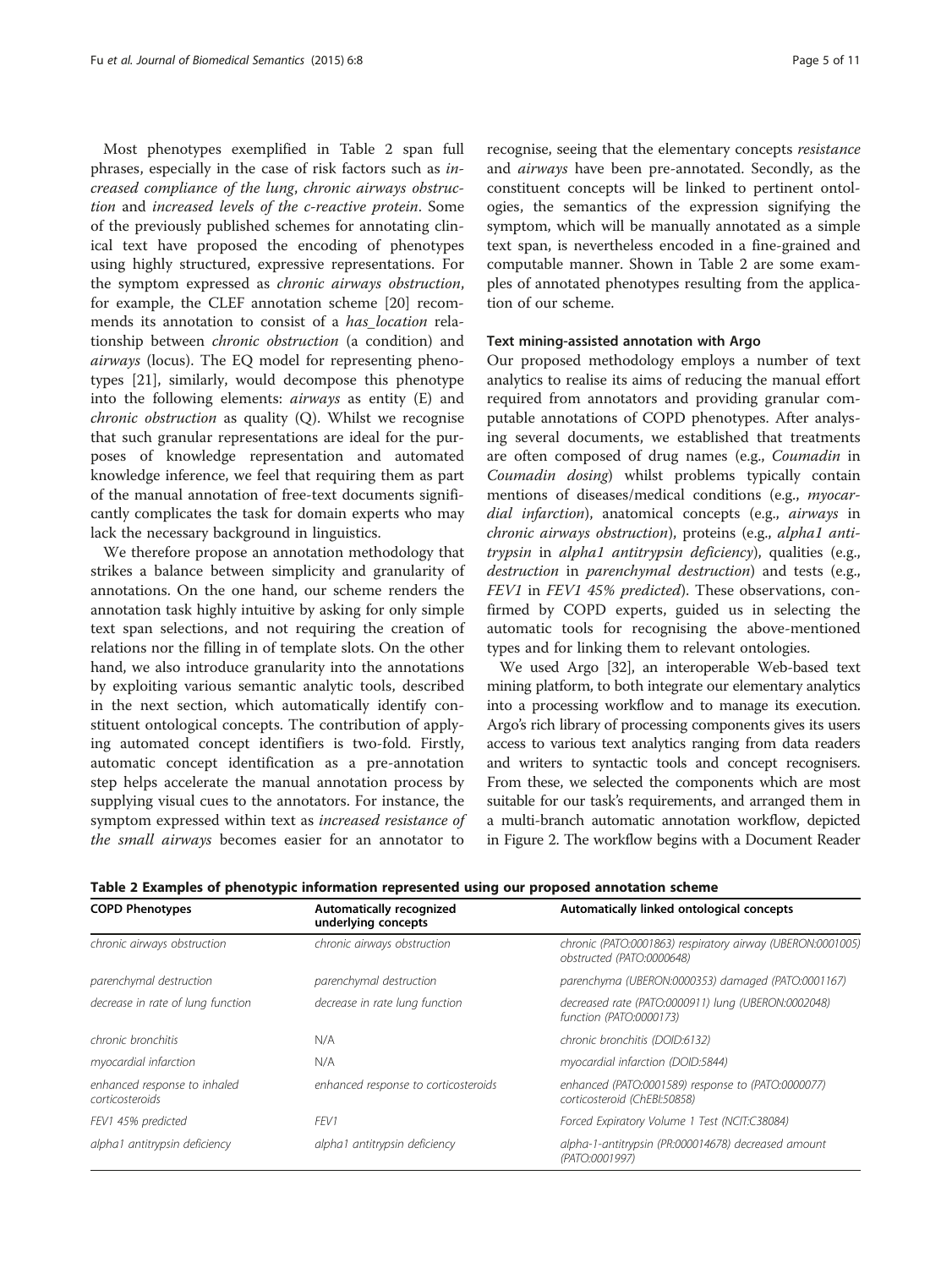<span id="page-5-0"></span>

that reads the records from our corpus, followed by the Cafetiere Sentence Splitter which detects sentence boundaries. Resulting sentences are then segmented into tokens by the GENIA Tagger which also provides part-of-speech (POS) and chunk tags, and additionally recognises protein mentions [\[44\]](#page-10-0).

After running the syntactic tools, the workflow splits into four branches. The first branch performs joint annotation of concepts pertaining to Problem, Treatment and TestOrMeasure by means of the NERsuite [\[45](#page-10-0)] component, a named entity recogniser (NER) based on an implementation of conditional random fields [\[46\]](#page-10-0). Supplied with a model trained on the 2010 i2b2/VA challenge training set [\[47\]](#page-10-0), this NER is employed to provide domain experts with automatically generated cues which could aid them in marking up full phrases describing COPD phenotypes. Meanwhile, the NERsuite component in the second branch is configured to recognise disease mentions using a model trained on the NCBI Disease corpus [\[48](#page-10-0)]. The third branch performs drug name recognition using the Chemical Entity Recogniser, an adaptation of NERsuite employing chemistry-specific features and heuristics [[49](#page-10-0)] which was parameterised with a model trained on the Drug-Drug Interaction (DDI) corpus [[50](#page-10-0)]. Finally, by means of the Truecase Asciifier, Brown, OBO Anatomy and UMLS Dictionary Feature Extractors, the last branch extracts various features required by the Anatomical Entity Tagger which is capable of recognising anatomical concepts [[51](#page-10-0)]. The Annotation Merger component collects annotations produced by the various concept recognisers whilst the Manual Annotation Editor allows human annotators to manually correct, add or remove automatically generated annotations via its rich graphical user interface (Figure [3\)](#page-6-0).

Finally, the workflow's last component, the XMI Writer, stores the annotated documents in the XML Metadata Interchange standard format, which allows us to reuse the

output in other workflows if necessary. Eventually, the annotations can be made available in several other standard formats, such as RDF and BioC [\[52\]](#page-10-0), which will be accomplished directly in Argo through its various serialisation components. We note that the automatic tool for recognising qualities is still under development, as are the components for linking mentions to concepts in ontologies. Nevertheless, we describe below our proposed strategy for ontological concept identification.

#### Linking phenotypic mentions to ontologies

In order to identify the ontological concepts underlying COPD phenotypic information, the mentions automatically annotated by our concept recognisers will be normalised to entries in various ontologies, namely, the Phenotype and Trait Ontology (PATO) [[53](#page-10-0)] for qualities, Human Disease Ontology (DO) [\[54](#page-10-0)] for medical conditions, Uber Anatomy Ontology (UBERON) [\[55](#page-10-0)] for anatomical entities, Chemical Entities of Biological Interest (ChEBI) [\[56\]](#page-10-0) for drugs, Protein Ontology (PRO) [[57](#page-10-0)] for proteins and the National Cancer Institute Thesaurus (NCIT) [\[58](#page-10-0)] for tests/measures.

The NCBO Annotator [\[59](#page-10-0)], formerly Open Biomedical Annotator, offers a solution to this problem by employing a Web service that automatically matches text against specific ontologies. It is, however, not sufficient for the requirements of our task as it is very limited in terms of variant-matching [[60](#page-10-0)], obtaining only exact string matches against terms and synonyms contained in ontologies. As observed from the examples in Table [2](#page-4-0), there is a large variation in the expressions comprising COPD phenotypes. Consequently, many of these expressions do not exist in ontologies in the same form. More suitable, therefore, is a sophisticated normalisation method that takes into consideration morphological variations (e.g., alpha1 antitrypsin vs. alpha-1-antitrypsin), inflections (e.g., obstruction vs. obstructed), syntactic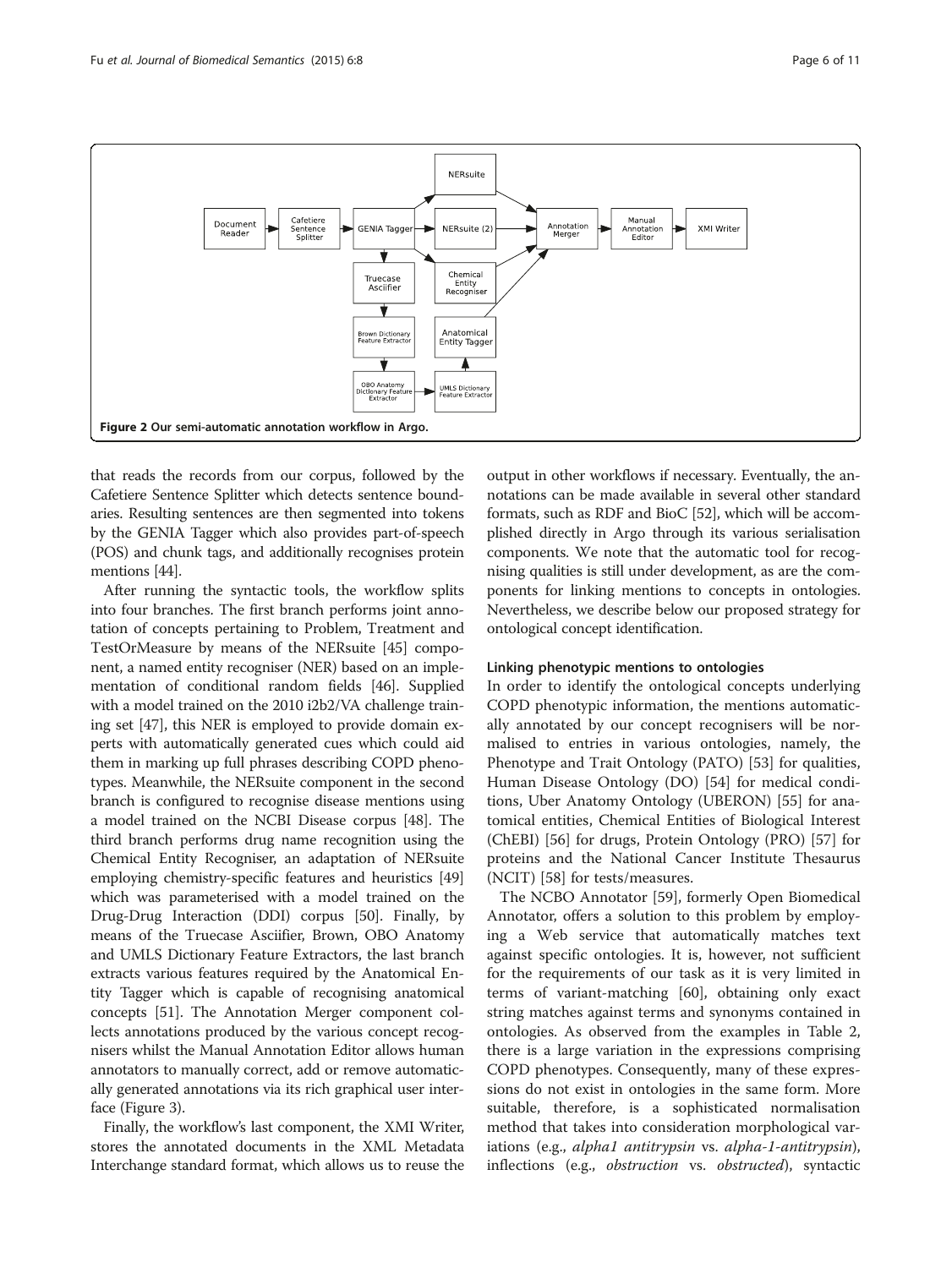<span id="page-6-0"></span>

variations (e.g., decrease in rate vs. decreased rate) and synonym sets (e.g., deficiency vs. decreased amount and destruction vs. damage).

Argo's library includes several automatic ontologylinking components employing approximate string matching algorithms [\[61\]](#page-10-0). Furthermore, the Manual Annotation Editor provides a user-friendly interface for manually supplying or correcting links to ontological concepts (Figure 4). Ongoing development work on improving this ontology-linking tool includes: (a) enhancement of the normalisation method by the incorporation of algorithms for measuring syntactic and semantic similarity, and (b) shifting from Argo's currently existing ontology-specific linker components to a generic one that allows for linking mentions against any ontology (from a specified set). Once ready, the new component will be added to Argo's library. Instances of the component will then be integrated into our semi-automatic workflow to facilitate the linking of annotated mentions to the respective ontologies.

## Results and discussion

After applying the Argo workflow described above on the 30 articles in our corpus, we asked one of our collaborating domain experts to manually validate the automatically generated annotations. In this section, we present the results of two types of evaluation. Firstly, the quality of the Argogenerated concept annotations was measured by comparing them against gold standard data, i.e., the annotations manually validated by the domain expert. Secondly, we carried out a preliminary evaluation of the gold standard annotations that we have obtained thus far by utilising them in the development of machine learning-based concept recognisers. It is worth noting that our gold standard data is currently limited to our expert's annotations on only nine out of the 30 papers that she has examined thus far (equivalent to 1,701 sentences). Table [3](#page-7-0) presents the number of unique concepts for each type, as manually annotated by our domain expert. One can see that the most prevalent types are Treatment, RiskFactor, MedicalCondition, TestOrMeasure, Drug and AnatomicalConcept (in order of decreasing frequency).

Table [4](#page-7-0) depicts the evaluation of Argo's automatically generated annotations against the gold standard, presented by concept type. We note that only the five most frequently occurring concept types (which are common between the manually validated annotations we have at

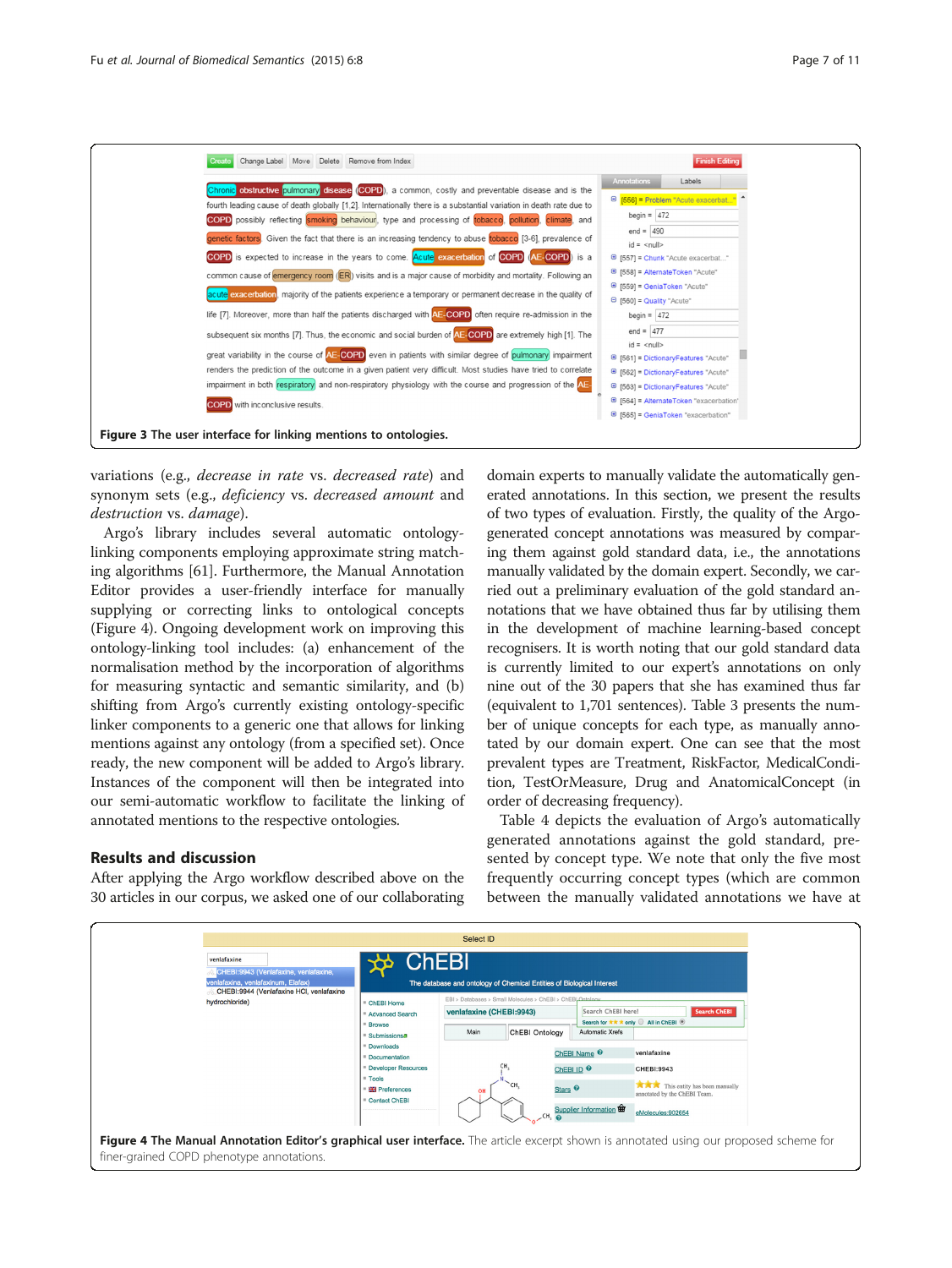<span id="page-7-0"></span>Table 3 Number of unique concepts for each type, based on the nine manually annotated articles

| Concept type      | Number of unique<br>concepts |
|-------------------|------------------------------|
| Treatment         | 430                          |
| RiskFactor        | 415                          |
| MedicalCondition  | 371                          |
| TestOrMeasure     | 282                          |
| Drug              | 192                          |
| AnatomicalConcept | 96                           |
| Quality           | 59                           |
| Protein           | 40                           |
| <b>Total</b>      | 1,885                        |

hand and the automatically generated annotations) were included in the evaluation. Two different modes of matching were applied: exact matching, which considers a system annotation as correct only if it has the same concept type label and exactly the same boundaries as a gold standard annotation; and relaxed matching, which counts even a partially overlapping system annotation as correct as long the non-overlapping tokens consist of only articles and modifiers (i.e., they have only "DT", "JJ" or "RB" as POS tags). We note that for a given phenotypic expression, not only the full string is being evaluated, but also each of its subsumed concepts. It can be observed from Table 4 that in general, the semiautomatic workflow obtains unsatisfactory performance using exact matching. After performing some error analysis, we observed that majority of discrepancies were brought about by the incorrect inclusion or exclusion of articles or modifiers in noun phrases, e.g., phosphodiesterase inhibitor (for a nonselective phosphodiesterase inhibitor), an acute exacerbation (for acute exacerbation). Thus we next employed relaxed matching, which revealed that the semi-automatic workflow obtains moderate performance over all evaluated concept types (except for TestOrMeasure).

It is obviously more desirable for a semi-automatic workflow to approximate the gold standard annotations (i.e., to produce exact matches rather than partial ones). Nevertheless, Argo's automatically generated annotations proved to be helpful in a number of cases. For example, the automatic workflow was able to correctly annotate partially correct annotations such as sputum (for sputum smear), pulmonary (for pulmonary TB) and COPD-staging (for COPD) served as visual cues to the annotator. Based on her experience in annotating our corpus, she feels that having pre-supplied annotations, albeit incomplete or incorrect, is preferable over not having any annotations at all. We are, however, aware of the potential bias that having pre-supplied annotations may bring about, i.e., failure to annotate concepts completely missed by automatic annotation due to reliance on visual cues. To avoid this scenario, the annotator has been asked to read all of the sentences thoroughly and to keep in mind that the cues are not to be relied on. She has adhered to this guideline throughout her annotations.

Applying the gold standard annotations to an information extraction task, we employed NERsuite, an implementation of the conditional random fields (CRFs) algorithm, to develop a new set of concept recognisers. Samples were represented using features which are by default extracted by NERsuite, including character, token, lemma and part-of-speech tag n-grams (within a distance of 2 from the token under consideration), chunk tags, as well as a comprehensive set of orthographic features (e.g., presence of uppercase or lowercase letters, digits, special characters). The resulting models were then evaluated in two ways. Firstly, for each concept type, models were trained and subsequently evaluated in a 10-fold crossvalidation manner, whose results are presented in Table [5](#page-8-0) alongside those obtained by the Argo components. In generating the folds, the articles were split at the paragraph level, giving a total of 381 shorter documents. Secondly, to facilitate evaluation on unseen data, each of the automatically and manually annotated subset of nine papers was subdivided into training (75% or 286 paragraphs) and

Table 4 Evaluation of annotations automatically generated by the text mining-assisted workflow against gold standard data

|                   | <b>Exact matching</b> |        |         | <b>Relaxed matching</b> |        |         |
|-------------------|-----------------------|--------|---------|-------------------------|--------|---------|
|                   | <b>Precision</b>      | Recall | F-score | Precision               | Recall | F-score |
| AnatomicalConcept | 0.1923                | 0.7527 | 0.3063  | 0.2814                  | 0.9038 | 0.4292  |
| Drug              | 0.5861                | 0.2744 | 0.3738  | 0.7921                  | 0.6463 | 0.7118  |
| MedicalCondition  | 0.0290                | 0.2842 | 0.2868  | 0.3697                  | 0.6313 | 0.4663  |
| TestOrMeasure     | 0.1425                | 0.0680 | 0.0920  | 0.1914                  | 0.1039 | 0.1347  |
| Treatment         | 0.3080                | 0.1494 | 0.2012  | 0.4688                  | 0.4015 | 0.4325  |
| Micro-average     | 0.2670                | 0.2283 | 0.2462  | 0.4050                  | 0.5243 | 0.4570  |
| Macro-average     | 0.3037                | 0.3057 | 0.3047  | 0.4207                  | 0.5374 | 0.4719  |

Results are reported for only nine full-text papers.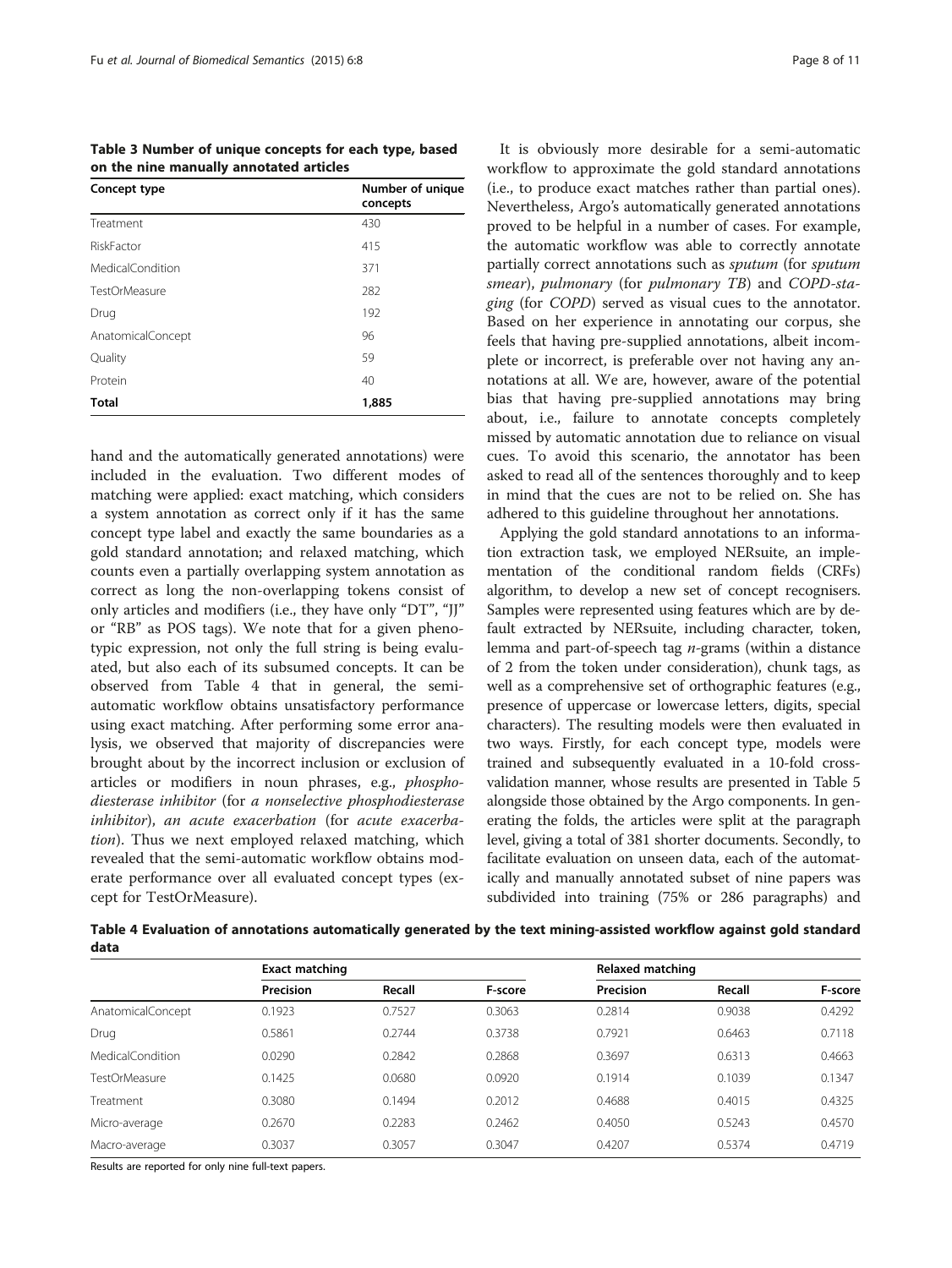|                   | Concept recognisers currently in Argo |        |         | Concept recognisers trained on our corpus |        |         |
|-------------------|---------------------------------------|--------|---------|-------------------------------------------|--------|---------|
|                   | Precision                             | Recall | F-score | Precision                                 | Recall | F-score |
| AnatomicalConcept | 0.2361                                | 0.6617 | 0.3428  | 0.7602                                    | 0.4990 | 0.5912  |
| Drug              | 0.7318                                | 0.2161 | 0.3283  | 0.8576                                    | 0.4499 | 0.5873  |
| MedicalCondition  | 0.3986                                | 0.2436 | 0.3010  | 0.8510                                    | 0.4590 | 0.5932  |
| TestOrMeasure     | 0.0766                                | 0.0182 | 0.0289  | 0.6850                                    | 0.3190 | 0.4332  |
| Treatment         | 0.4330                                | 0.1021 | 0.1635  | 0.8276                                    | 0.3458 | 0.4829  |
| Micro-average     | 0.3305                                | 0.1776 | 0.2310  | 0.7929                                    | 0.3970 | 0.5291  |
| Macro-average     | 0.3752                                | 0.2483 | 0.2988  | 0.7963                                    | 0.4145 | 0.5452  |

<span id="page-8-0"></span>Table 5 Results of 10-fold cross validation of concept recognisers, using exact matching

Performance is compared with that of the components utilised in the text mining-assisted workflow.

held-out data (25% or 95 paragraphs). Models trained on the former were then evaluated using annotations contained in the latter. Table 6 presents the evaluation results under this setting.

We show that by using our gold standard annotations as training data, we were able to develop concept recognisers whose performance is drastically better than those we employed in our semi-automatic workflow. This significant improvement ranged from 24.84 (for Anatomical-Concept) to 40.43 (for TestOrMeasure) percentage points according to 10-fold cross validation, and from 19.49 (for AnatomicalConcept) to 40.45 (for TestOrMeasure) according to the fixed split evaluation. This implies that our corpus can stimulate the development of more suitable automatic COPD phenotype extractors. We expect that as more gold standard annotations become available to us (i. e., as our domain expert completes the validation of more documents in our corpus), the better equipped we will be in boosting the performance of our automatic COPD concept recognisers.

## Conclusions

In this paper, we elucidate our proposed text miningassisted methodology for the gold-standard annotation of COPD phenotypes in a corpus of full-text scientific articles. We demonstrate with the proposed scheme that the annotation task can be kept simple for curators whilst

producing expressive and computable annotations. By constructing a semi-automatic annotation workflow in Argo, we seamlessly integrate and take advantage of several automatic NLP tools for the task. Furthermore, we are providing the domain experts with a highly intuitive interface for creating and manipulating annotations. The comparison of annotations automatically generated by the workflow against manually validated ones (i.e., gold standard) reveals an F-score of 45.70% using relaxed matching. New concept recognisers trained on these gold standard annotations demonstrate dramatically better performance (i.e., with a 20- to 30-percentage point margin in terms of F-scores) over the off-the-shelf components used in the Argo workflow.

Manual expert validation of the text mining-generated annotations on the remaining 21 papers in the corpus is still ongoing. In the meantime, we are enhancing our ontology concept linkers, which, once ready, will be applied on the gold standard concepts to enrich our corpus with computable annotations. Our expert collaborators are also working hard on obtaining a subset of clinical records from their hospital, which will then be used to augment our corpus. With the resulting resource, which will be made publicly available upon completion, we aim to support the development and evaluation of text mining systems that can ultimately be applied to evidence-based healthcare and clinical decision support systems.

Table 6 Results of evaluation using a fixed split over 381 paragraphs (training set: 75% or 286 paragraphs; held-out set: 25% or 95 paragraphs), using exact matching

|                   | Concept recognisers currently in Argo |        |         | Concept recognisers trained on our corpus |        |         |
|-------------------|---------------------------------------|--------|---------|-------------------------------------------|--------|---------|
|                   | Precision                             | Recall | F-score | <b>Precision</b>                          | Recall | F-score |
| AnatomicalConcept | 0.2602                                | 0.6145 | 0.3656  | 0.8000                                    | 0.4314 | 0.5605  |
| Drug              | 0.6885                                | 0.1900 | 0.2979  | 0.7966                                    | 0.4196 | 0.5497  |
| MedicalCondition  | 0.4494                                | 0.2492 | 0.3206  | 0.8673                                    | 0.3899 | 0.5380  |
| TestOrMeasure     | 0.0250                                | 0.0041 | 0.0070  | 0.6719                                    | 0.2966 | 0.4115  |
| Treatment         | 0.4111                                | 0.0847 | 0.1404  | 0.8400                                    | 0.2903 | 0.4315  |
| Micro-average     | 0.3735                                | 0.1614 | 0.2254  | 0.8034                                    | 0.3552 | 0.4926  |
| Macro-average     | 0.3669                                | 0.2285 | 0.2816  | 0.7952                                    | 0.3656 | 0.5009  |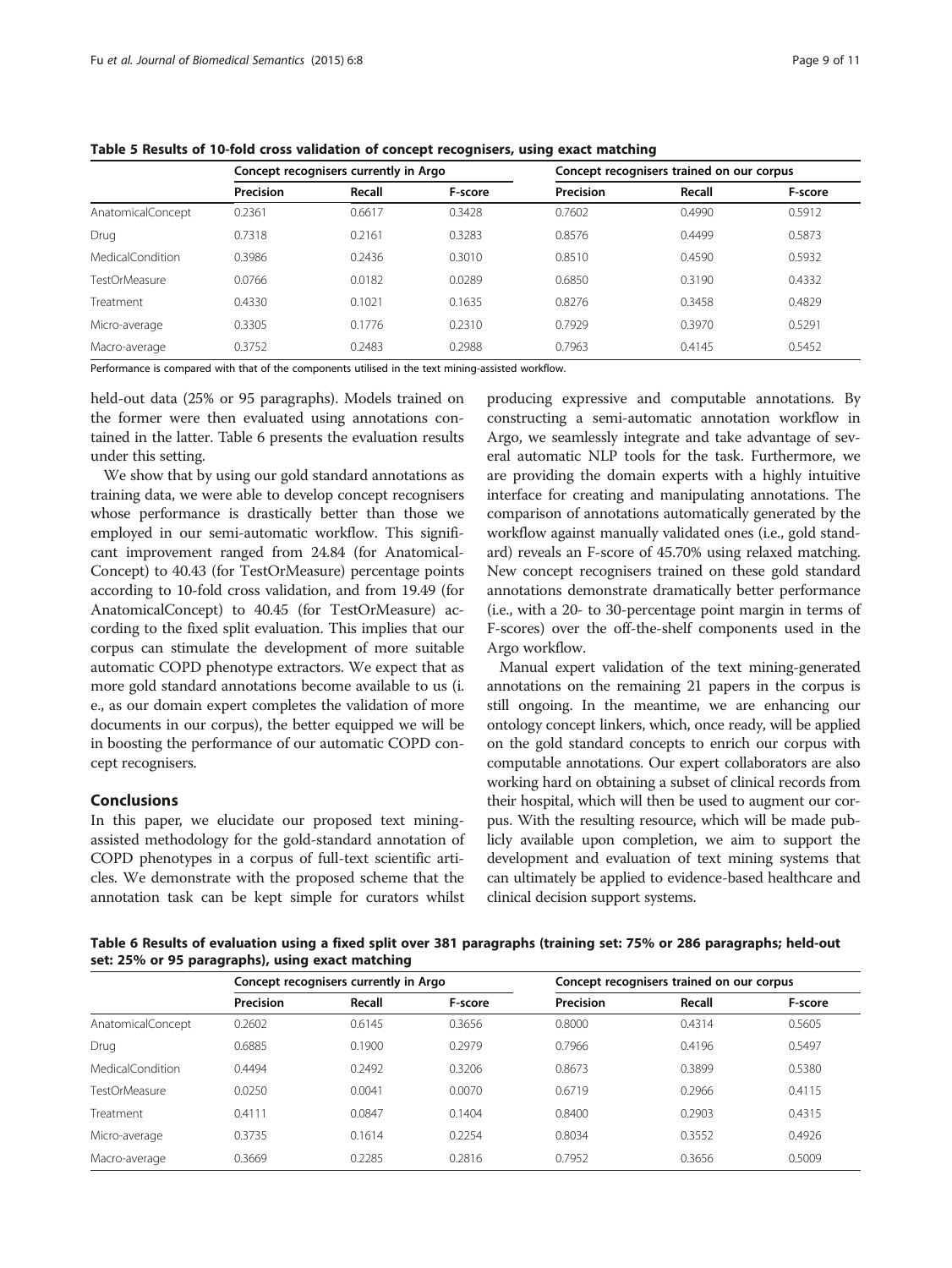# <span id="page-9-0"></span>Additional file

[Additional file 1:](http://www.jbiomedsem.com/content/supplementary/s13326-015-0004-6-s1.txt) List of COPD phenotypes used to retrieve articles from the PubMed OpenAccess subset.

#### Competing interests

The authors declare that they have no competing interests.

#### Authors' contributions

XF carried out the collection of documents for the corpus, the design of the annotation scheme and evaluation of the automatic tools. RB participated in the design of the annotation scheme, supervised the annotation and formulated the evaluation strategies. RR contributed towards the development of the text mining-assisted workflow and in enriching the Argo library with necessary components. XF, RB and RR drafted the manuscript. SA provided research direction and supervised all steps of the work. All authors read and approved the final manuscript.

#### Acknowledgements

The authors would like to thank Drs. Nawar Bakerly and Andrea Short of the Salford Royal NHS Foundation Trust and University of Manchester, who have provided their expertise on COPD to guide the clinical aspects of this work. Special mention goes to Andrea who has graciously contributed a significant amount of her time to provide us with annotations.

The first author is financially supported by the University of Manchester's 2013 President's Doctoral Scholar Award. This work is also partially supported by the Medical Research Council (Supporting Evidence-based Public Health Interventions using Text Mining [Grant MR/L01078X/1]) and by the Defense Advanced Research Projects Agency (Big Mechanism [Grant DARPA-BAA-14- 14]).

#### Author details

<sup>1</sup>National Centre for Text Mining, School of Computer Science, University of Manchester, Manchester Institute of Biotechnology, 131 Princess Street, Manchester, UK. <sup>2</sup>Department of Computer Science, University of the Philippines Diliman, Quezon City 1101, Philippines.

# Received: 11 November 2014 Accepted: 22 February 2015<br>Published online: 14 March 2015

#### References

- 1. World Health Organization. Chronic obstructive pulmonary disease (COPD). [http://www.who.int/mediacentre/factsheets/fs315/en/.](http://www.who.int/mediacentre/factsheets/fs315/en/) Accessed Jan 2015.
- 2. Han MK, Alvar A, Calverley PM, Celli BR, Criner G, Curtis JL, et al. Chronic obstructive pulmonary disease phenotypes. Am J Respir Crit Care Med. 2010;182:598–604.
- 3. Roque FS, Jensen PB, Schmock H, Dalgaard M, Andreatta M, Hansen T, et al. Using electronic patient records to discover disease correlations and stratify patient cohorts. PLoS Comput Biol. 2011;7:e1002141.
- 4. Pathak J, Kho AN, Denny JC. Electronic health records-driven phenotyping: challenges, recent advances, and perspectives. J Am Med Inform Assoc. 2013;20:e206–11.
- 5. Fu X, Batista-Navarro RTB, Rak R, Ananiadou S. A strategy for annotating clinical records with phenotypic information relating to the chronic obstructive pulmonary disease. Proceed Phenotype Day ISMB. 2014;2014:1–8.
- 6. Goldberger AL, Amaral LAN, Glass L, Hausdorff JM, Ivanov PC, Mark RG, et al. PhysioBank, PhysioToolkit, and PhysioNet: components of a New research resource for complex physiologic signals. Circulation. 2000;101:e215–20.
- 7. Saeed M, Villarroel M, Reisner AT, Clifford G, Lehman L-W, Moody G, et al. Multiparameter intelligent monitoring in intensive care II (MIMIC-II): a public-access intensive care unit database. Crit Care Med. 2011;39:952–60.
- 8. Xu H, Stenner SP, Doan S, Johnson KB, Waitman LR, Denny JC. MedEx: a medication information extraction system for clinical narratives. J Am Med Inform Assoc. 2010;17(1):19–24.
- Pestian JP, Brew C, Matykiewicz P, Hovermale DJ, Johnson N, Cohen KB, et al. A Shared Task Involving Multi-label Classification of Clinical Free Text. In: Proceedings of BioNLP '07. Stroudsburg, PA, USA: Association for Computational Linguistics; 2007. p. 97–104.
- 10. International Classification of Diseases, Ninth Revision, Clinical Modification (ICD-9-CM).<http://www.cdc.gov/nchs/icd/icd9cm.htm>. Accessed 18 Jun 2013.
- 11. Fiszman M, Chapman WW, Aronsky D, Evans RS, Haug PJ. Automatic detection of acute bacterial pneumonia from chest X-ray reports. J Am Med Inform Assoc. 2000;7:593–604.
- 12. Meystre S, Haug PJ. Natural language processing to extract medical problems from electronic clinical documents: Performance evaluation. J Biomed Inform. 2006;39:589–99.
- 13. Aronson AR, Lang F-M. An overview of MetaMap: historical perspective and recent advances. J Am Med Inform Assoc. 2010;17:229–36.
- 14. Chapman WW, Bridewell W, Hanbury P, Cooper GF, Buchanan BG. A simple algorithm for identifying negated findings and diseases in discharge summaries. J Biomed Inform. 2001;34:301–10.
- 15. South BR, Shen S, Jones M, Garvin JH, Samore MH, Chapman WW, et al. Developing a manually annotated clinical document corpus to identify phenotypic information for inflammatory bowel disease. BMC Bioinformatics. 2009;10:12.
- 16. Deleger L, Li Q, Lingren T, Kaiser M, Molnar K. Others: Building gold standard corpora for medical natural language processing tasks. AMIA Annu Symp Proc vol. 2012;2012:144.
- 17. Suominen H, Salanterä S, Velupillai S, Chapman W, Savova G, Elhadad N, et al. Overview of the ShARe/CLEF eHealth Evaluation Lab 2013. In: Forner P, Müller H, Paredes R, Rosso P, Stein B, editors. Information Access Evaluation: Multilinguality, Multimodality, and Visualization, vol. 8138. Berlin Heidelberg: Springer; 2013. p. 212–31.
- 18. National Library of Medicine. SNOMED Clinical Terms. [http://www.nlm.nih.](http://www.nlm.nih.gov/research/umls/Snomed/snomed_main.html) [gov/research/umls/Snomed/snomed\\_main.html.](http://www.nlm.nih.gov/research/umls/Snomed/snomed_main.html) Accessed 25 Feb 2015.
- 19. Ogren PV, Savova GK, Chute CG. Constructing Evaluation Corpora for Automated Clinical Named Entity Recognition. In: Proceedings of LREC '08. Paris, France: ELRA; 2008. p. 3143–50.
- 20. Roberts A, Gaizauskas R, Hepple M, Demetriou G, Guo Y, Roberts I, et al. Building a semantically annotated corpus of clinical texts. J Biomed Inform. 2009;42:950–66.
- 21. Mungall C, Gkoutos G, Smith C, Haendel M, Lewis S, Ashburner M. Integrating phenotype ontologies across multiple species. Genome Biol. 2010;11:R2.
- 22. Washington NL, Haendel MA, Mungall CJ, Ashburner M, Westerfield M, Lewis SE. Linking human diseases to animal models using ontology-based phenotype annotation. PLoS Biol. 2009;7:e1000247.
- 23. Phenote.<http://www.phenote.org/>. Accessed 9 Apr 2012.
- 24. Dahdul WM, Balhoff JP, Engeman J, Grande T, Hilton EJ, Kothari C, et al. Evolutionary characters, phenotypes and ontologies: curating data from the systematic biology literature. PLoS One. 2010;5:e10708.
- 25. Balhoff JP, Dahdul WM, Kothari CR, Lapp H, Lundberg JG, Mabee P, et al. Phenex: ontological annotation of phenotypic diversity. PLoS One. 2010;5:e10500.
- 26. Cui H, Balhoff J, Dahdul W, Lapp H, Mabee P, Vision T, et al. PCS for Phylogenetic Systematic Literature Curation. In: Proceedings of the BioCreative 2012 Workshop, Washington DC, USA. 2012. p. 137–44.
- 27. Cui H. CharaParser for fine-grained semantic annotation of organism morphological descriptions. J Assoc Inf Sci Technol. 2012;63:738–54.
- 28. Cui H, Boufford D, Selden P. Semantic annotation of biosystematics literature without training examples. J Am Soc Inf Sci Tec. 2010;61:522–42.
- 29. CharaParser phenoscape.<http://phenoscape.org/wiki/CharaParser>. Accessed 26 Mar 2013.
- 30. Sautter G, Böhm K, Agosti D. Semi-Automated XML Markup of Biosystematic Legacy Literature with the Goldengate Editor. In: Altman RB, Dunker AK, Hunter L, Murray T, Klein TE, editors. Pac Symp Biocomput. Singapore, Singapore: World Scientific; 2007. p. 391–402.
- 31. Cunningham H, Tablan V, Roberts A, Bontcheva K. Getting more Out of biomedical documents with GATE's full lifecycle open source text analytics. PLoS Comput Biol. 2013;9:e1002854.
- 32. Rak R, Rowley A, Black W, Ananiadou S. Argo: an integrative, interactive, text mining-based workbench supporting curation. Database. 2012. doi:10.1093/ database/bas010.
- 33. Ferrucci D, Lally A. UIMA: an architectural approach to unstructured information processing in the corporate research environment. Nat Lang Eng. 2004;10:327–48.
- 34. Rak R, Batista-Navarro RTB, Carter J, Rowley A, Ananiadou S. Processing Biological Literature with Customisable Web Services Supporting Interoperable Formats. Database. 2014. doi:10.1093/database/bau064.